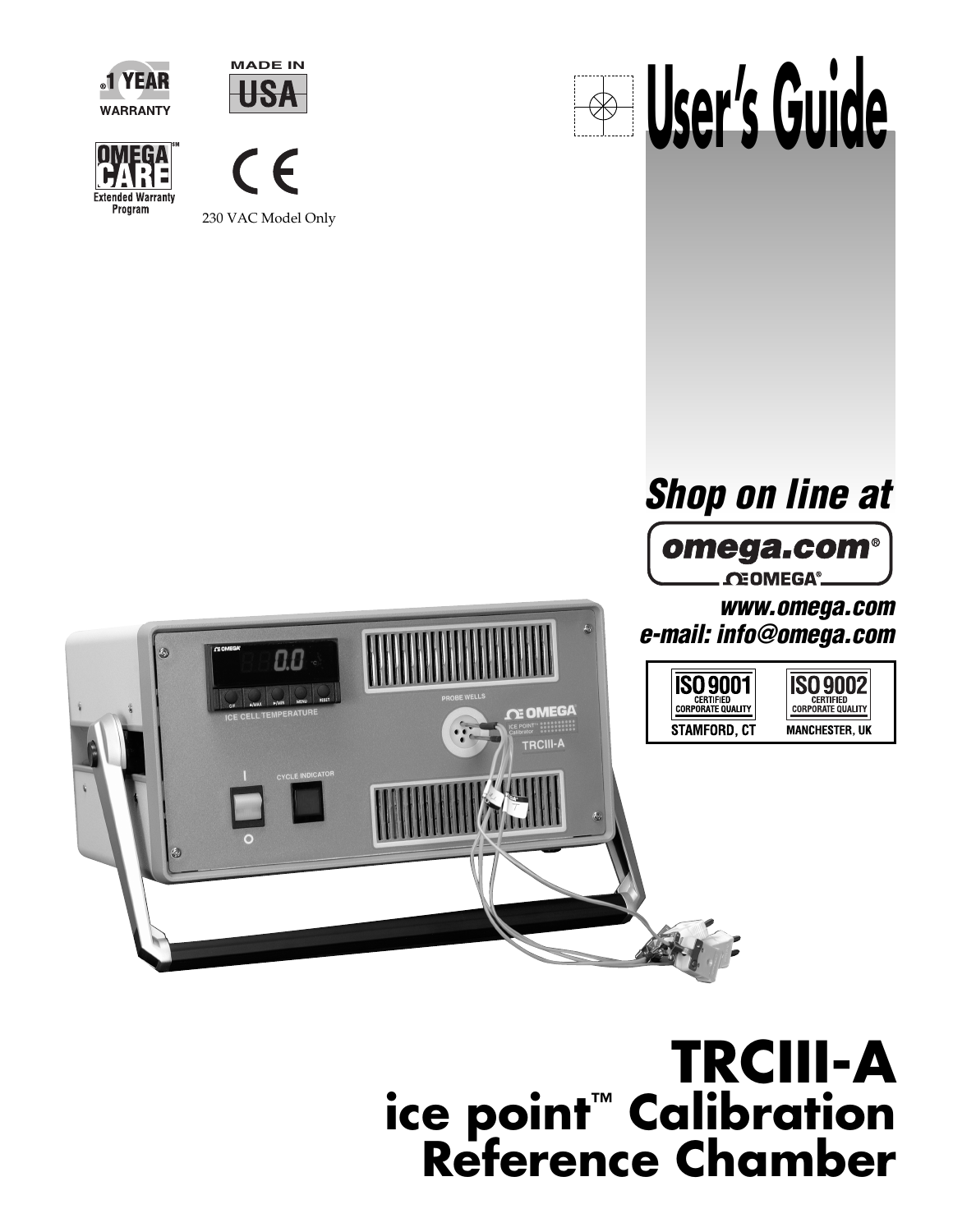

#### **OMEGAnet<sup>®</sup> Online Service Internet e-mail www.omega.com info@omega.com**

### **Servicing North America:**

| USA:<br>ISO 9001 Certified                   | One Omega Drive, P.O. Box 4047<br>Stamford CT 06907-0047<br>TEL: (203) 359-1660<br>e-mail: info@omega.com                                                                                                       | FAX: (203) 359-7700                                  |
|----------------------------------------------|-----------------------------------------------------------------------------------------------------------------------------------------------------------------------------------------------------------------|------------------------------------------------------|
| Canada:                                      | 976 Bergar<br>Laval (Quebec) H7L 5A1<br>TEL: (514) 856-6928<br>e-mail: info@omega.ca                                                                                                                            | FAX: (514) 856-6886                                  |
|                                              | For immediate technical or application assistance:                                                                                                                                                              |                                                      |
| <b>USA and Canada:</b>                       | Sales Service: 1-800-826-6342 / 1-800-TC-OMEGA®<br>Customer Service: 1-800-622-2378 / 1-800-622-BEST®<br>Engineering Service: 1-800-872-9436 / 1-800-USA-WHEN®<br>TELEX: 996404 EASYLINK: 62968934 CABLE: OMEGA |                                                      |
| Mexico:                                      | En Español: (001) 203-359-7803<br>FAX: (001) 203-359-7807                                                                                                                                                       | e-mail: espanol@omega.com<br>info@omega.com.mx       |
|                                              | <b>Servicing Europe:</b>                                                                                                                                                                                        |                                                      |
| <b>Benelux:</b>                              | Postbus 8034, 1180 LA Amstelveen, The Netherlands<br>TEL: +31 (0)20 3472121<br>Toll Free in Benelux: 0800 0993344<br>e-mail: sales@omegaeng.nl                                                                  | FAX: $+31$ (0)20 6434643                             |
| <b>Czech Republic:</b>                       | Rudé armády 1868, 733 01 Karviná 8<br>TEL: +420 (0)59 6311899<br>Toll Free: 0800-1-66342                                                                                                                        | FAX: +420 (0)59 6311114<br>e-mail: info@omegashop.cz |
| France:                                      | 11, rue Jacques Cartier, 78280 Guyancourt, France<br>TEL: +33 (0)1 61 37 29 00<br>Toll Free in France: 0800 466 342<br>e-mail: sales@omega.fr                                                                   | FAX: +33 (0)1 30 57 54 27                            |
| Germany/Austria:                             | Daimlerstrasse 26, D-75392 Deckenpfronn, Germany<br>TEL: +49 (0)7056 9398-0<br>Toll Free in Germany: 0800 639 7678<br>e-mail: info@omega.de                                                                     | FAX: +49 (0)7056 9398-29                             |
| <b>United Kingdom:</b><br>ISO 9002 Certified | One Omega Drive, River Bend Technology Centre<br>Northbank, Irlam, Manchester<br>M44 5BD United Kingdom<br>TEL: +44 (0)161 777 6611<br>Toll Free in United Kingdom: 0800-488-488<br>e-mail: sales@omega.co.uk   | FAX: +44 (0)161 777 6622                             |

It is the policy of OMEGA to comply with all worldwide safety and EMC/EMI regulations that apply. OMEGA is constantly pursuing certification of its products to the European New Approach Directives. OMEGA will add the CE mark to every appropriate device upon certification.

The information contained in this document is believed to be correct, but OMEGA Engineering, Inc. accepts no liability for any errors it contains, and reserves the right to alter specifications without notice. **WARNING:** These products are not designed for use in, and should not be used for, patient-connected applications.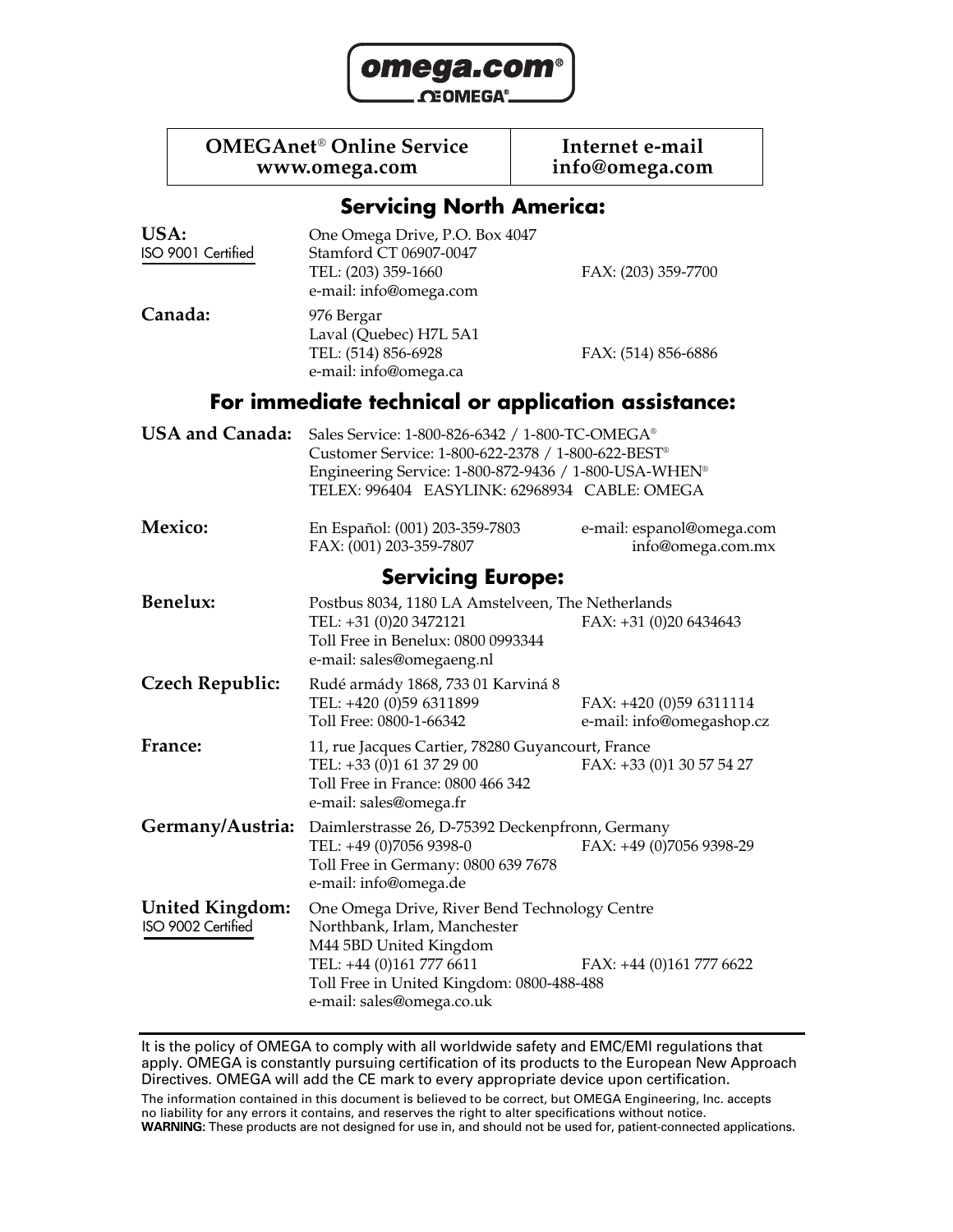### **Table of Contents**

| <b>Section 3</b> |                                                            |
|------------------|------------------------------------------------------------|
|                  |                                                            |
| <b>Section 5</b> |                                                            |
| <b>Section 6</b> |                                                            |
| <b>Section 7</b> |                                                            |
| <b>Section 8</b> |                                                            |
|                  | Section 9 Glossary of Terms Used in This Manual  9-1       |
|                  | Section 10 The OMEGA Family of Blackbody Calibrators  10-1 |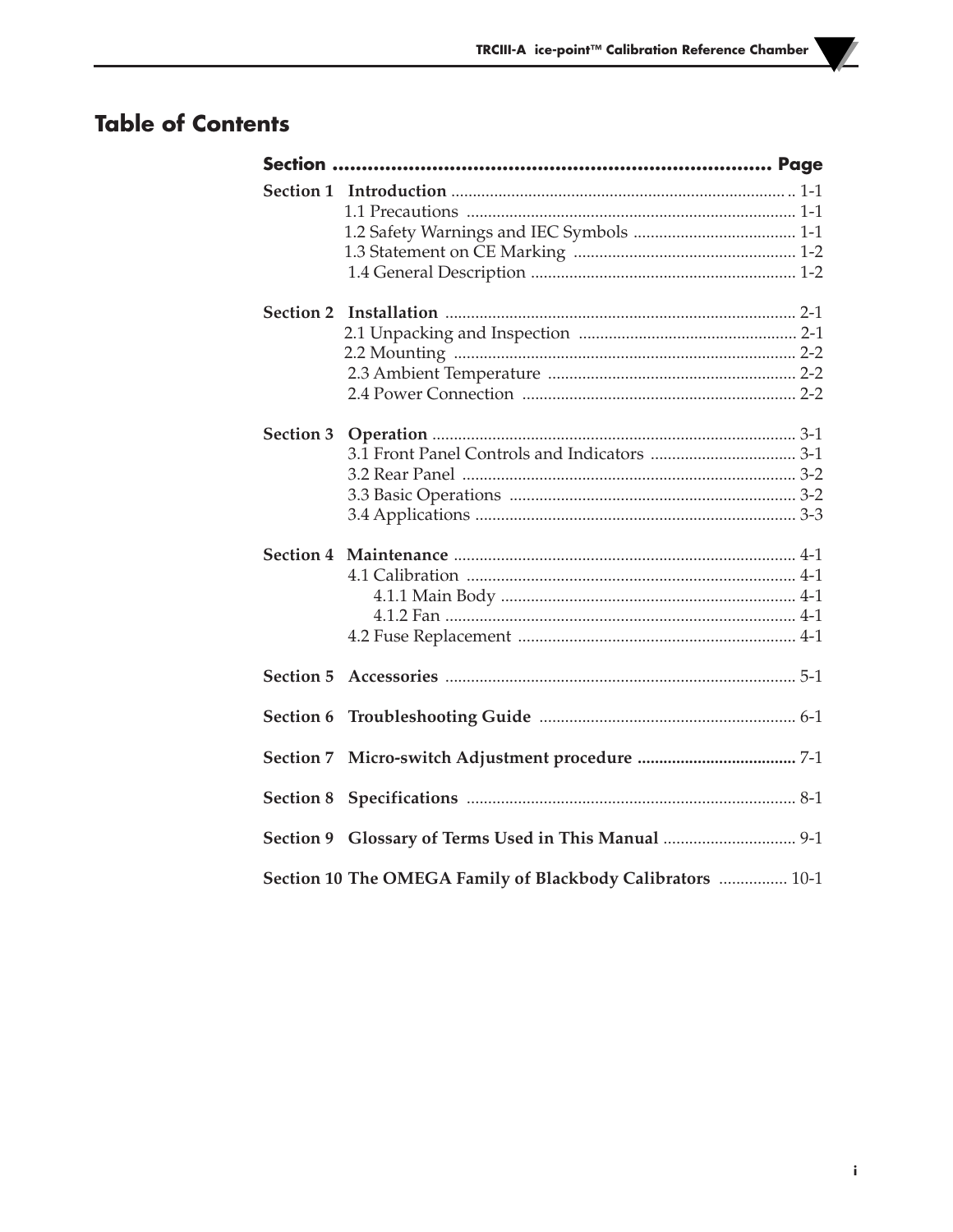# **Table of Figures**

Ľ

| $\mathcal{D}$ |                                                                   |
|---------------|-------------------------------------------------------------------|
| 3             |                                                                   |
| 4             |                                                                   |
|               | 5 Calibration of an Instrument Using an Ice Point Reference and a |
| 6             | Calibration of an Instrument Using an Ice Point Reference and a   |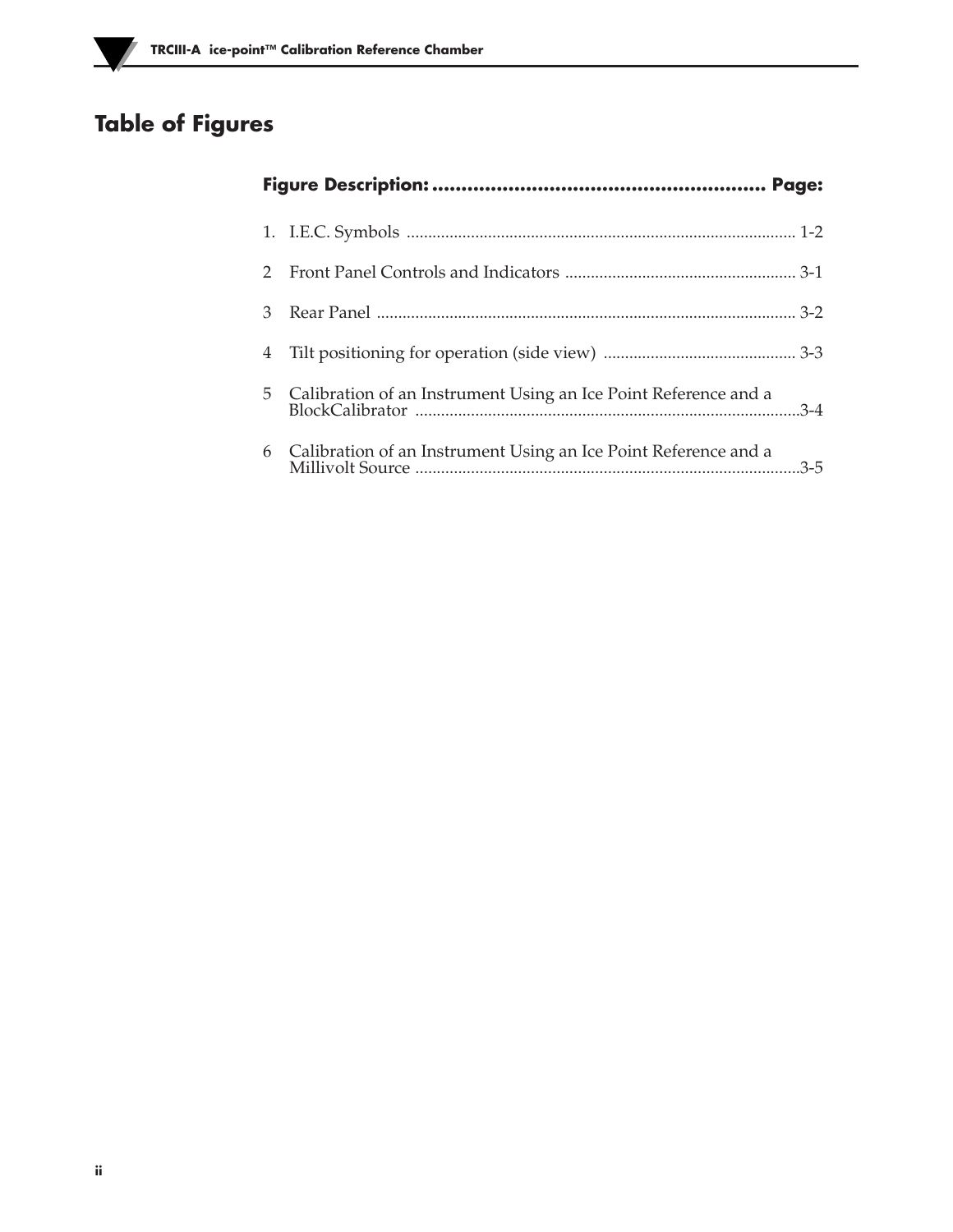### **Section 1 - Introduction**

Your TRCIII-A Dry Well Ice Point Reference Cell has been designed for ease of use and reliability whenever you require a temperature probe reference at freezing point. It is important that you read this manual completely and follow all safety precautions before operating this instrument.

### **1.1 Precautions**

- Follow all safety precautions and operating instructions outlined in this manual.
- Keep out of reach of children.
- Do not operate in flammable or explosive environments.
- This unit is intended for indoor use only. Keep away from environments that contain moisture and humidity.
- Never operate with a power cord other than the one provided with your unit.
- Remove main power cord before attempting any maintenance or fuse replacement.
- Do not connect and or operate this unit to a non-grounded, non-polarized outlet or power source.
- Do not open the unit. There are no user-serviceable parts inside. Opening the unit will void your warranty.
- Line voltage should never exceed  $\pm 10\%$  the power supply rating.
- This unit is designed for "continuous use".
- If this unit is not used as specified by the instructions in this manual the protection provided by this equipment may be impaired.

### **1.2 Safety Warnings and IEC Symbols**

This device is marked with international safety and hazard symbols in accordance with IEC 1010. It is important to read and follow all precautions and instructions in this manual before operating or commissioning this device as it contains important information relating to safety and EMC. Failure to follow all safety precautions may result in injury and or damage to your calibrator. Use of this device in a manner not specified by the manufacturer may impair protection provided within the unit.

**IEC symbols Description**



Caution, risk of electric shock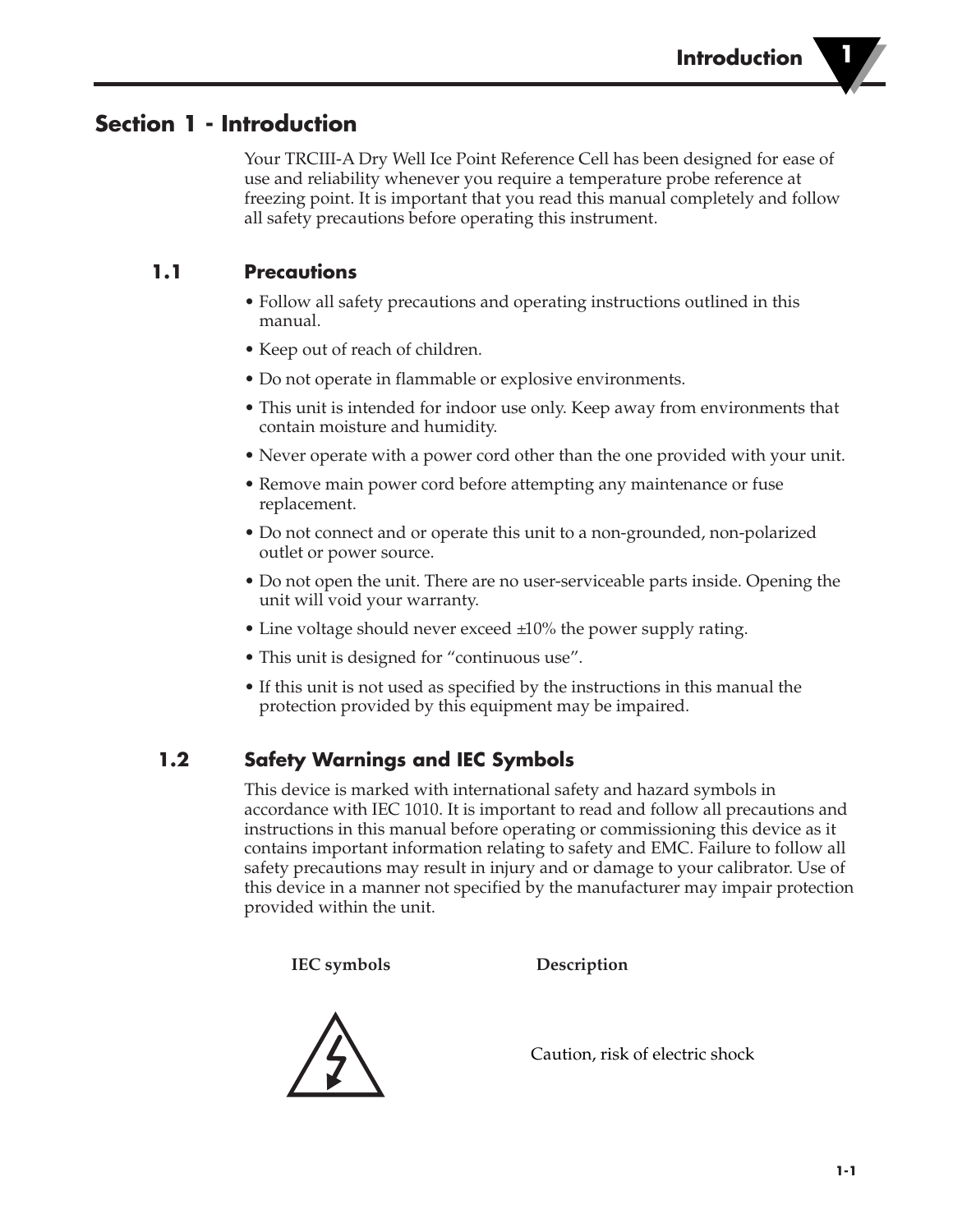

**IEC symbols Description** 230 VAC @50/60Hz (European Models) 115 VAC @50/60Hz (Domestic Models) Caution, refer to accompanying documents

**Figure 1. IEC symbols** 

### **1.3** Statement on  $C \in \mathbb{R}$  Marking

It is the policy of OMEGA® to comply with all world-wide safety and EMI/EMC regulations that apply. OMEGA is constantly pursuing certification of its products to the European New Approach Directives. OMEGA will add the CE mark to every appropriate device upon certification.

### **1.4 General Description**

The TRCIII-A Dry Well Ice Point Reference Cell is a highly precise instrument providing a temperature reference at precisely  $32^{\circ}F(0^{\circ}C)$ . The unit provides six 3 ¾" deep wells*,* %2" in diameter. Well temperature is posted on a digital display. The unit carries the C.E. mark and is available in domestic (TRCIII-A) and European models (TRCIII-A-230).

The most common application of the ice point cell is for making a "cold junction" interface between thermocouples and temperature measurement instrumentation.

A list of OMEGA reference probes and thermometers to be used with the TRCIII-A appears in the "Accessories" section (Section 5).

The TRCIII-A can also be used for temperature testing with a variety of temperature transducers: thermocouple reference junctions, RTD's, thermistors, etc.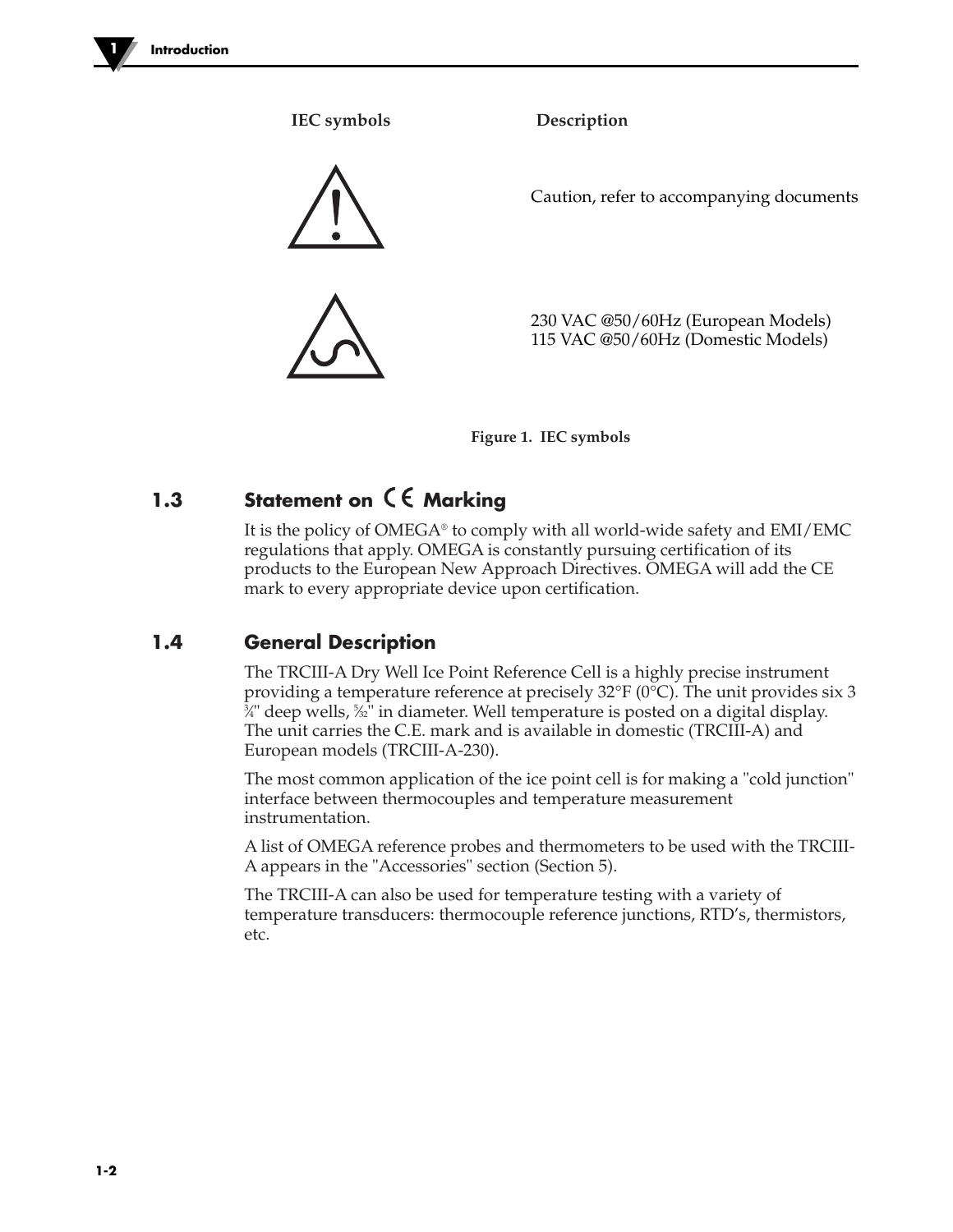### **Section 2 Installation**

### **2.1 Unpacking**

Remove the packing list and verify that you have received all your equipment. If you have any questions about the shipment, please call our Customer Service Department at

1-800-622-2378 or 203-359-1660. We can also be reached on the Internet @ www.omega.com, e-mail: info@omega.com

When you receive the shipment, inspect the container and equipment for any signs of damage. Note any evidence of rough handling in transit. Immediately report any damage to the shipping agent.



The carrier will not honor any damage claims unless all shipping material is saved for inspection. After examining and removing contents, save packing material and carton in the event reshipment is necessary.

The following items are supplied in the box:

- TRCIII-A Dry Well Ice Point Reference Cell
- User's Manual
- Bottle of mineral oil
- Power cord

The following items are supplied in the box:

| Item:                                 | <b>OMEGA Part #:</b>                     |
|---------------------------------------|------------------------------------------|
| TRCIII-A Dry Well Ice Point Ref. Cell | TRCIII-A/TRCIII-A-230                    |
| Users Manual                          | M-3390                                   |
| <b>Calibration Certificate</b>        |                                          |
| <b>Bottle of Mineral Oil</b>          | DIP-0112                                 |
| Power Cord                            | 200-0028 (Domestic), 200-0107 (European) |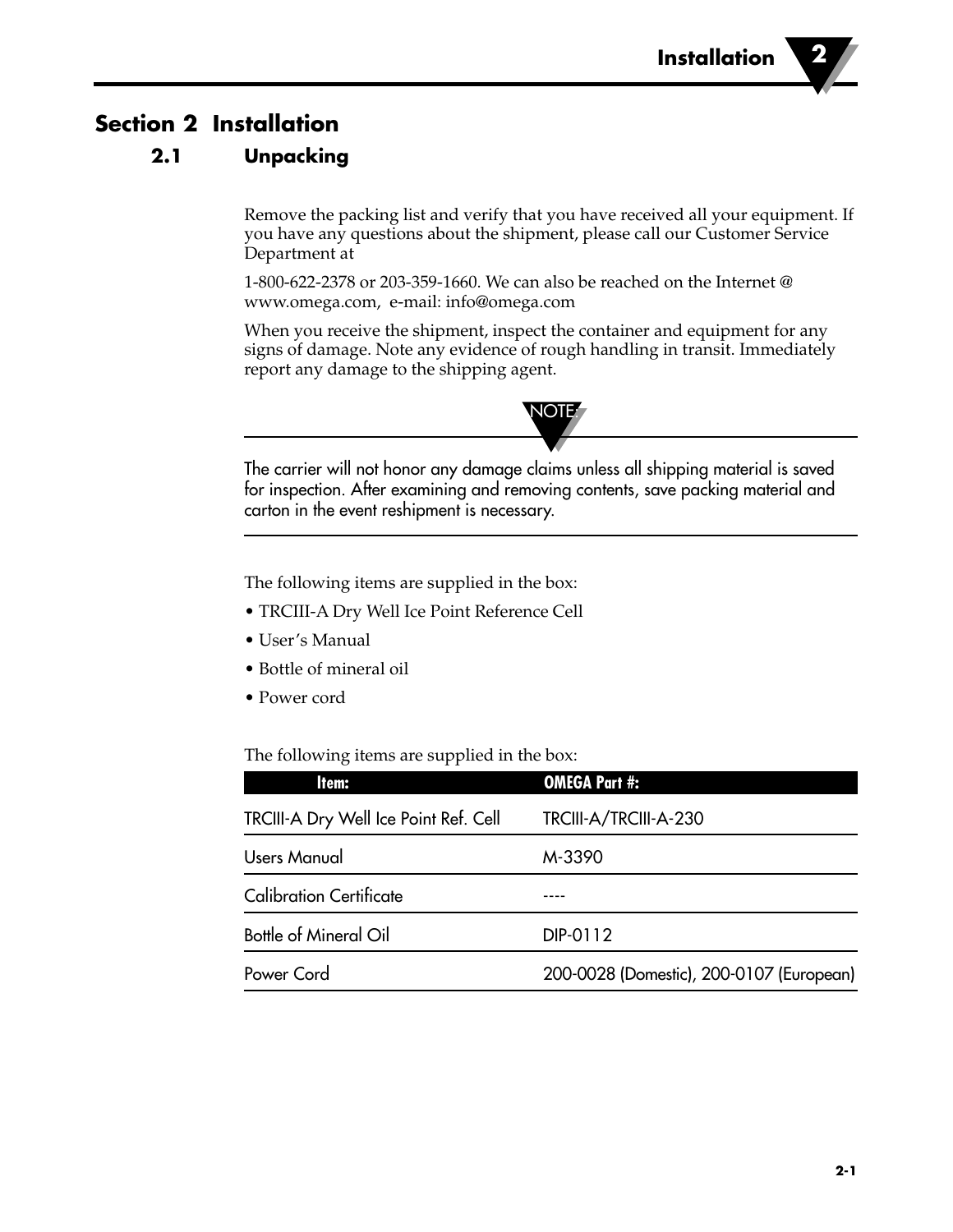

### **2.2 Mounting**

Mount the unit on a bench, table top or shelf in a tilt position and operate at least 2" from any air obstructions to the fan, front panel, rear panel, and top of the unit (See Figure 4).

### **2.3 Ambient Temperature**

The TRCIII-A can maintain "freezing point" in ambient temperatures between 35.6 and 90°F (2 to 32.2°C). Never place the ice point cell in ambient temperatures below freezing, as it will damage the temperature control mechanism inside of the unit. The ice point cell is not capable of maintaining its "freezing point" temperature in ambient temperatures exceeding 90°F (32.2°C).

### **2.4 Power Connection**

Standard (115 VAC~, 60 Hz models)

The TRCIII-A comes with a standard North American 3-prong AC power cord. Do not use any other power cord other than the one provided. This cord provides the proper grounding and has been safety tested by the proper safety agencies.

#### **Domestic (230 VAC~, 50 Hz models)**

On 230 VAC~, 50Hz models a European style power cord with the proper color code and approvals is provided with stripped wire ends for connection to the proper connector used in your country or local area, this connector is not provided.



- Never defeat the power cord's grounding lug.
- Always use an outlet equipped with a grounding socket.
- Line voltage should never exceed  $\pm 10\%$  the power supply rating.



Electrical connections and wiring should be performed only by suitably trained personnel.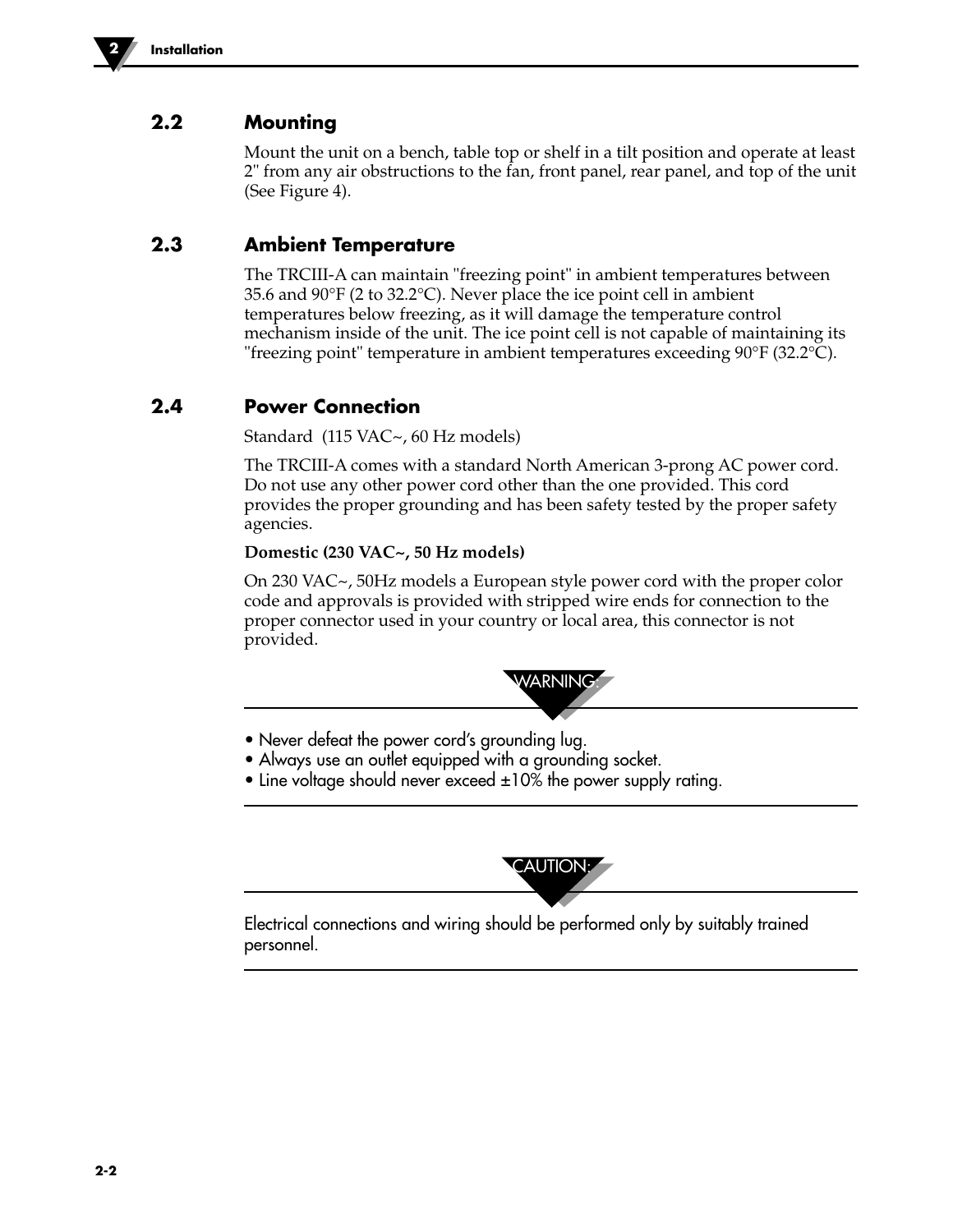### **3.1 Front Panel Controls and Indicators TEMPERATURE VENTS** DISPLAY  $\circ$  $\circ$ **ICE CELL TEMPERATURE** *NEGA*  $\circ$  $\left( \begin{smallmatrix} 0 & 0 & 0 \\ 0 & 0 & 0 \\ 0 & 0 & 0 \end{smallmatrix} \right)$ ICE POINT<br>Calibrator  $\circ$ **TRCIII-A** I **CYCLE INDICATOR**  $\mathbf d$  $\circ$  $\circ$ POWER COOL CYCLE PROBE WELLS **SWITCH** LAMP

# **Section 3 Operation**

**Figure 2. Front Panel**

#### **Power Switch:**

The unit is turned on and off using the rocker switch. The switch is illuminated when the power is on.

#### **Temperature Display:**

The temperature display shows the temperature of the probe well. This display is for reference only. Fluctuations in the display temperature may occur from time to time. Despite these occasional fluctuations, the probe well temperature is kept at freezing within the published accuracy and stability specifications.

#### **Cool Cycle Lamp:**

The cool cycle lamp is illuminated whenever the ice point reference cell is in its refrigeration mode. After the initial cool-down phase, the lamp will illuminate periodically. The period may vary from 30 seconds to 2 minutes. This is required to maintain the ice point cell precisely at "freezing point."

#### **Probe Wells:**

Six ¾" I.D. 3 ¾" deep wells are provided on the front panel which accept ¼" diameter probes. The wells are chassis grounded to minimize electrical noise pickup.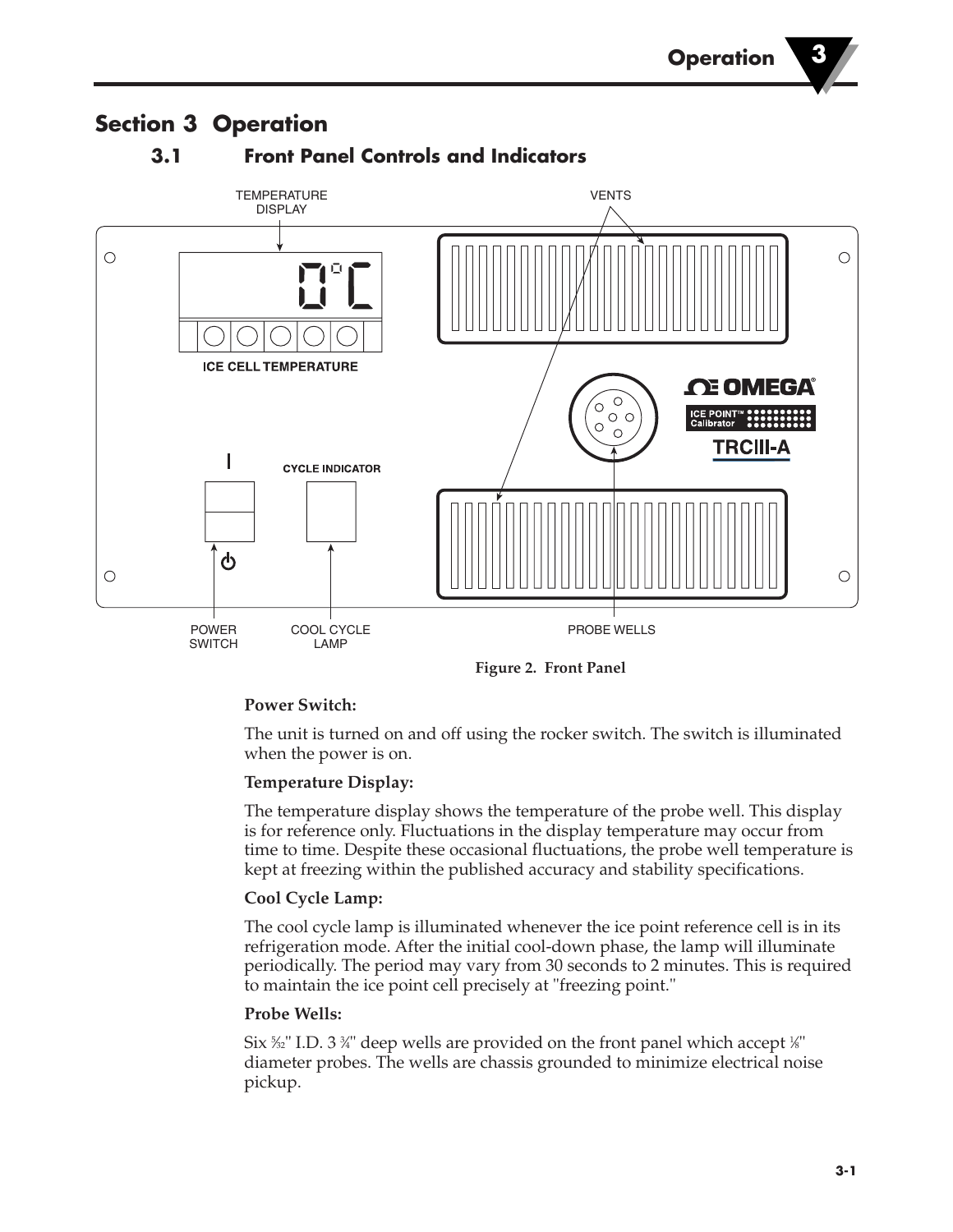

**3.2 Rear Panel**



FAN AIR OUTLET



### **3.3 Basic Operation**

- 1. Add 3 to 4 drops of mineral oil or other heat transfer fluid to each of the 6 probe wells. The oil improves the thermal interface between the probes and the probe well.
- 2. Be sure to have the unit in a tilt position during operation so that the mineral oil does not drip out of the unit. (See Figure 4).
- 3. Place the ice point reference cell on a surface, leaving at least 2" space around the unit. **Never obstruct any of the air vents on the unit.** Be sure that the environment is between 35.6 to 90 °F (2 to 32.2 °C) and no higher than 90% RH, non-condensing.
- 4. Plug in the unit's power cord, being sure to use a socket with a ground lug. Insert reference probes into the probe wells, being sure that the probe tips are making contact with the bottom of the wells. Allow 30 minutes for the temperature to stabilize at "freezing point."
- 5. The probe wells are electrically connected to "earth ground" the the 3-wire power cord. **Never defeat the grounding lug. Always use an outlet equipped with a grounding socket.**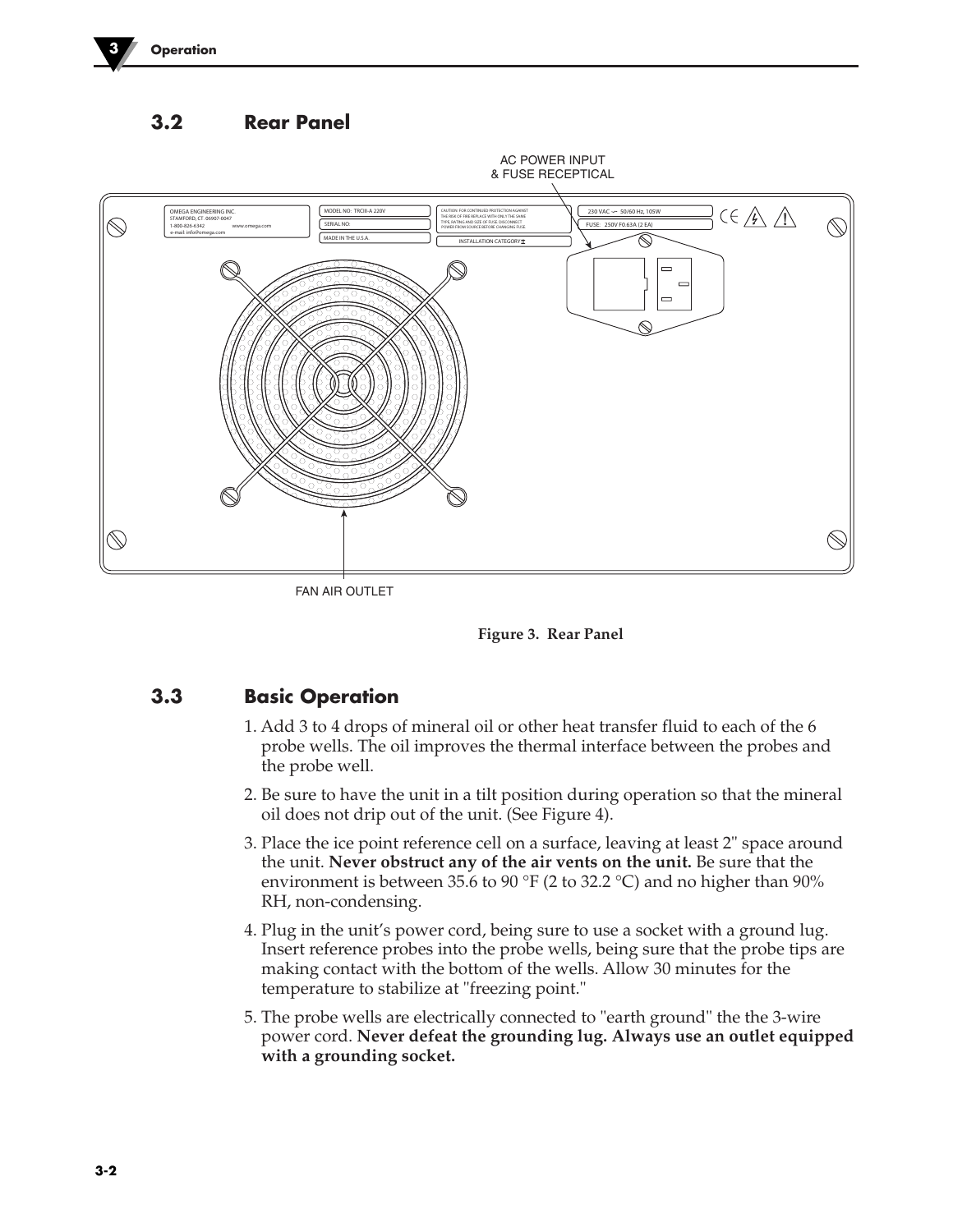

**Figure 4. Tilt positioning for operation (side view)**



The greater the number of probes inserted into the ice point cell the greater the thermal load on the TRCIII-A. While the unit is designed to maintain "freezing point" for 6 probes, performance could be compromised at elevated ambient temperatures.

### **3.4 Applications**

An ice point reference cell is most commonly used in temperature measurement instrumentation calibrations. The function of the ice point reference itself in such a system is to provide a highly effective cold junction between a thermocouple and a DMM. The cold junction assures that there is no EMF generated at the junction between thermocouple leads and the DMM input. In practice, this is achieved by connecting thermocouple leads to copper leads via TRP probes which have been inserted into the ice point reference cell.

Figure 5 shows the ice point in as it is used in the field. Calibration of the system consists of comparing the temperature of the standard probe, which is measured in millivolts by the 5  $\%$  digit DMM, to the temperature shown on the temperature instrument. Note that in Figure 5, J type thermocouples were chosen for illustration.

It is more desirable to connect the DMM to the probe that it will normally be used with during operation.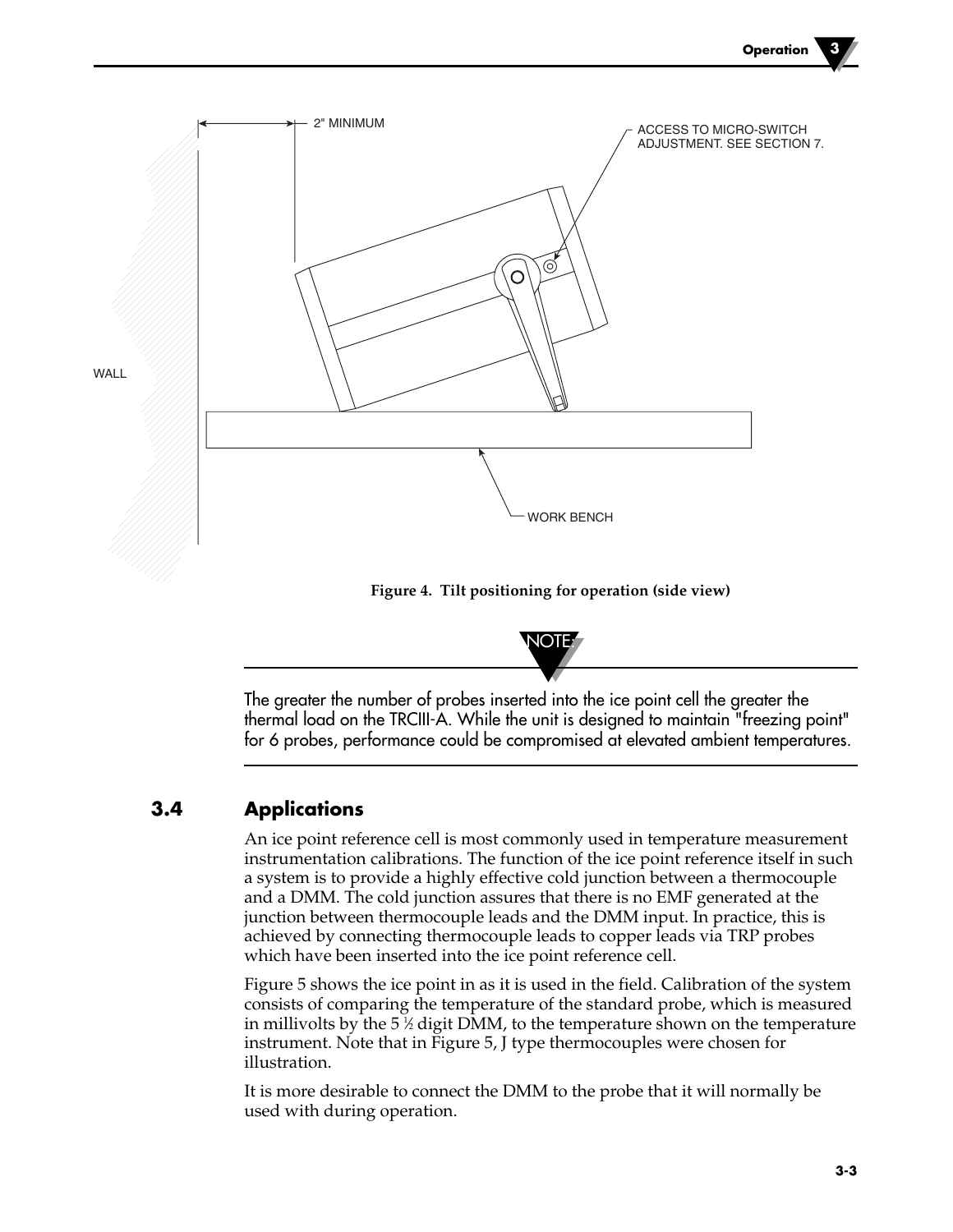The "System Calibration" procedure would be as follows:

- 1. The temperature instrument is first electronically calibrated to its specifications following the procedure in the Operator's Manual.
- 2. The temperature probe is then compared to the "Standard" probe at various temperature points requested.
- 3. A Certificate of Calibration is issued with a listing of the deviations from these points to the "Standard."



**Figure 5. Calibration of an Instrument Using an Ice Point Reference and a Block Calibrator**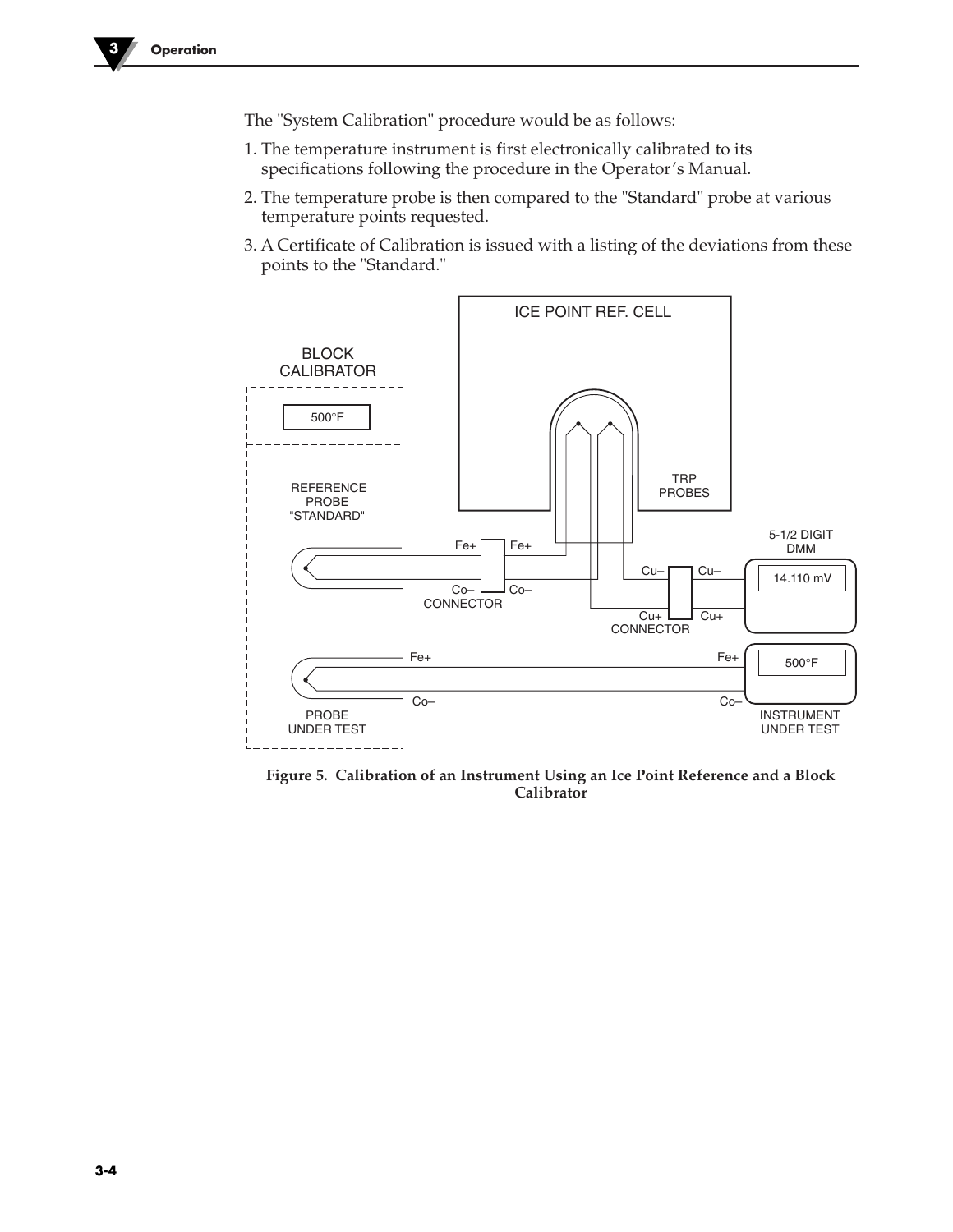Figure 6 shows another common setup involving an ice point reference cell. Here, a millivolt source is used to simulate a thermocouple's output. The copper lead wires are then interfaced to the iron-constantan lead wires via the TRP probes. The TRP probes are, in effect, a cold junction since they are inside of the ice point reference cell. The temperature measurement instrument can now be calibrated.



**Figure 6. Calibration of an Instrument Using an Ice Point Reference and a Millivolt Source**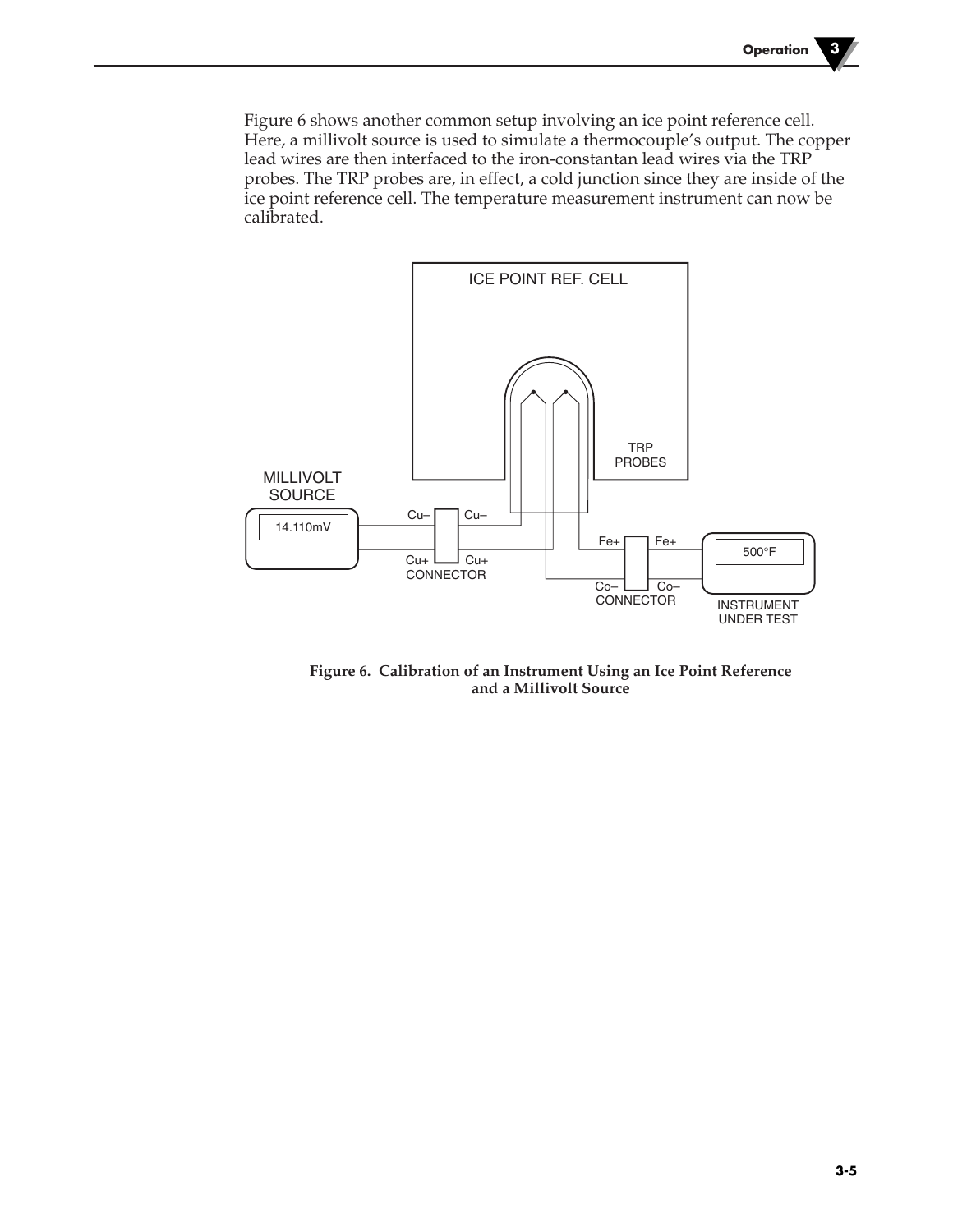### **Section 4 Maintenance**

# **4.1 Cleaning** CAUTION



Remove all electrical connections and power before attempting any maintenance or cleaning

### **4.1.1 Main Body**

Only a damp soft rag with a mild cleaning solution should be used when cleaning the main body of this unit.

### **4.1.2 Fan**

The TRCIII-A uses a fan for ventilation, It is mounted to the inside of the back panel. The fan draws air into the unit. Use a soft bristle brush or a vacuum to clean the fan inlet. In normal environments clean the fan inlet once a year. In dusty environments clean the fan inlet twice a year.

# **4.2 Fuse replacement CAUTION:**



#### **User Replaceable Fuses (Externally Mounted):**

| For model TRCIII-A use                                  | 1 ea. 250 VAC~, T1.5A (Time-Lag, 1.5 Amp)<br>UL/CSA Approved (.25" dia. x 1.25" long) |  |
|---------------------------------------------------------|---------------------------------------------------------------------------------------|--|
| For model TRCIII-A-230 use                              | 2 ea. 250 VAC~, T.63A (Time-Lag, 0.63 Amp)<br>VDE Approved (5 mm dia. x 20 mm long)   |  |
| <b>Non-User Replaceable Fuses (Internally Mounted):</b> |                                                                                       |  |
| For model TRCIII-A use                                  | 2 ea. 250 VAC~, T1A (Time-Lag, 1 Amp)<br>UL/CSA Approved (.25" dia. x 1.25" long)     |  |
| For model TRCIII-A-230 use                              | 2 ea. 250 VAC~, T500mA (Time-Lag, 0.63 Amp)<br>VDE Approved (5 mm dia. x 20 mm long)  |  |

Before replacing fuse(s) disconnect the power from your unit. In order to replace the fuses, remove the power cord and pry open the power module door with a screwdriver. Remove the red block, using the screwdriver, again. Note, this fuseblock has an orientation. In the TRCIII-A (115 VAC) only one fuse is used, interrupting the "hot" line. The neutral line is bridged with a jumper. In the TRCIII-A-230V. 2 fuses are used, interrupting the "hot" and "neutral" lines.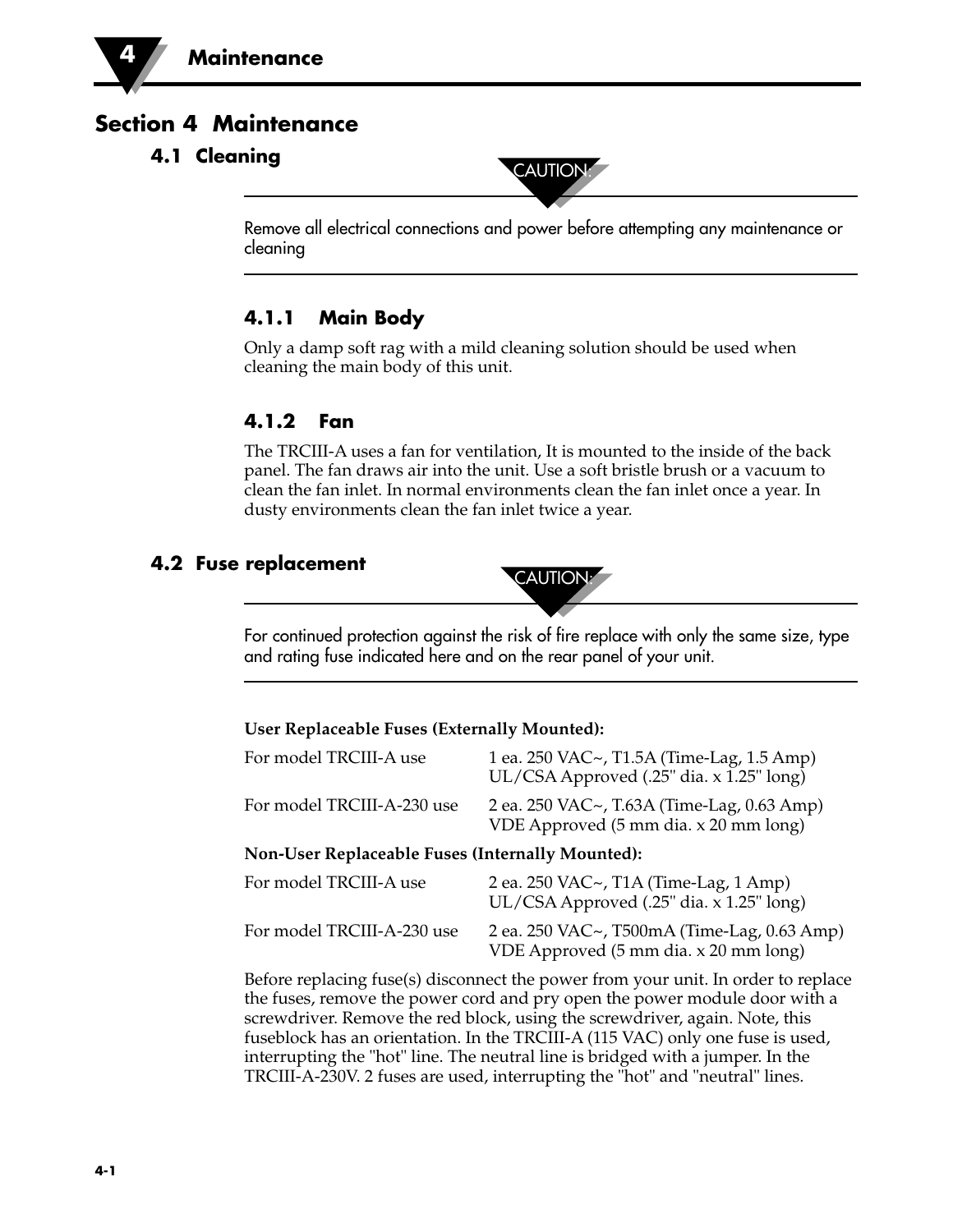### **Section 5 Accessories**

The following is a list of accessories that are available from OMEGA for the TRCIII-A. Before buying a reference probe, determine which type of test probe you are using (i.e. K, J, E, etc.). The precision mercury probe is a graduated thermometer. It may be ordered with or without an N.I.S.T. certification sheet.

| Model #:           | Item:                                             |
|--------------------|---------------------------------------------------|
| TRP-K              | K-type thermocouple probe (CHROMEGA"-ALOMEGA")    |
| TRP-J              | J-type thermocouple probe (Iron-Constantan)       |
| TRP-E              | E-type thermocouple probe (CHROMEGA"-Constantan)  |
| TRP-S              | S-type thermocouple probe (Pt10%-Rh vs. Pt)       |
| TRP-R              | R-type thermocouple probe (Pt13%-Rh vs. Pt)       |
| TRP-B              | B-type thermocouple probe (Pt30%-Rh vs. Pt6%-Rh)  |
| TRP-G              | G-type thermocouple probe (W vs. W-Re26%)         |
| TRP-C              | C-type thermocouple probe (W-Re5% vs. W-Re26%)    |
| TRP-D              | D-type thermocouple probe (W-Re3% vs. W-Re56%)    |
| TRP-PT             | Precision mercury probe                           |
| <b>TRP-PT-NIST</b> | Precision mercury probe with N.I.S.T. certificate |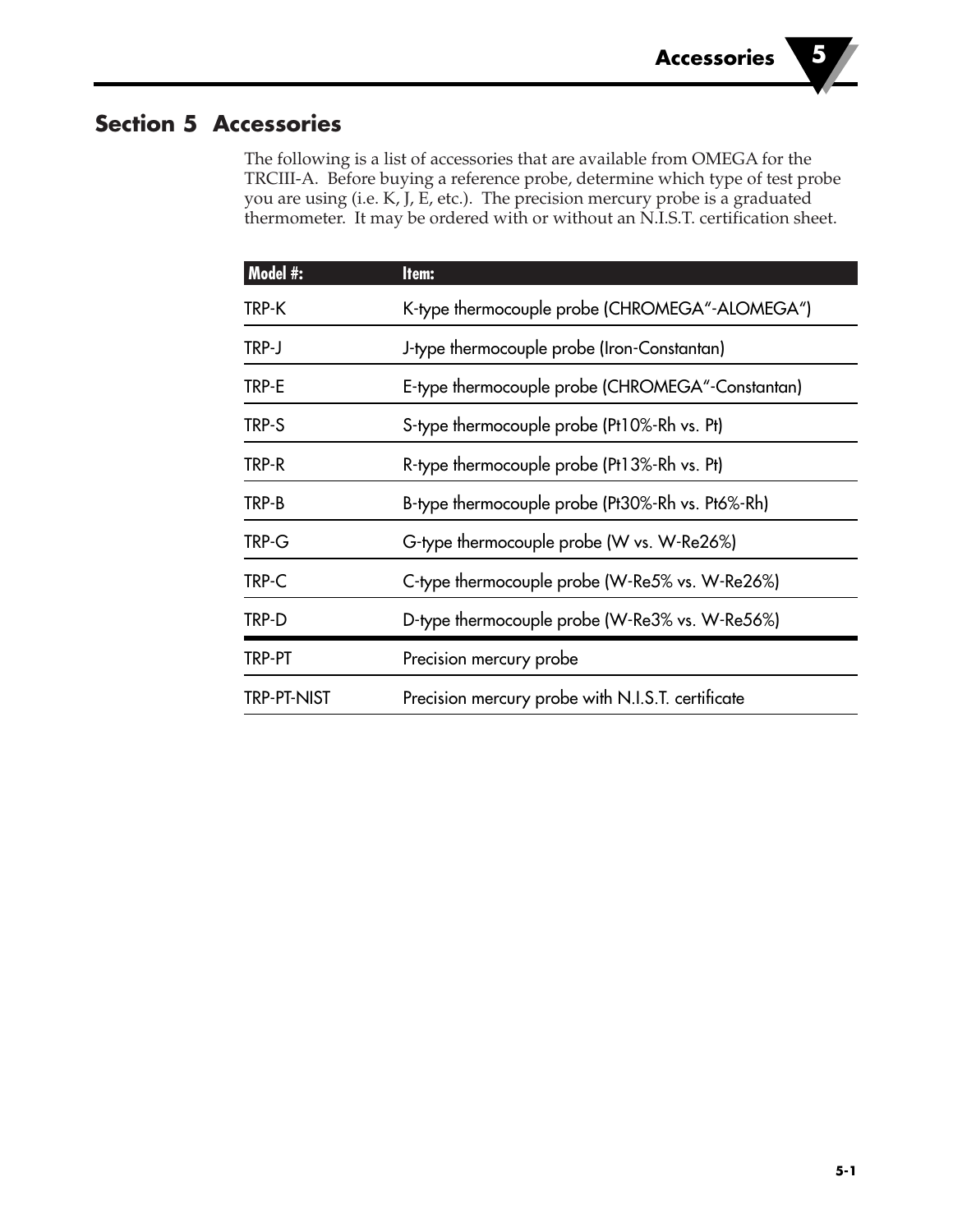# **Section 6 Troubleshooting Guide**

| <b>SYMPTOM:</b>                                                                       | <b>DIAGNOSIS / CORRECTIVE ACTION:</b>                                                                                                                 |
|---------------------------------------------------------------------------------------|-------------------------------------------------------------------------------------------------------------------------------------------------------|
| Unit does not power up.                                                               | Is the unit plugged in?<br>One or both fuses may have been blown.<br>Refer to the "Maintenance" section<br>(Section 4) for directions on replacement. |
| Unit does not maintain<br>temperature at freezing point<br>$(32 °F/0 °C)$ .           | • The TRCIII-A may be out of calibration.<br>Refer to "Microswitch Adjustment<br>Procedure" (Section 7)                                               |
| Was the unit exposed to sub<br>-freezing temperatures during<br>storage or operation? | • If so, the thermostat switch may have<br>been damaged and will require<br>service. Send your unit back to<br>OMEGA for service.                     |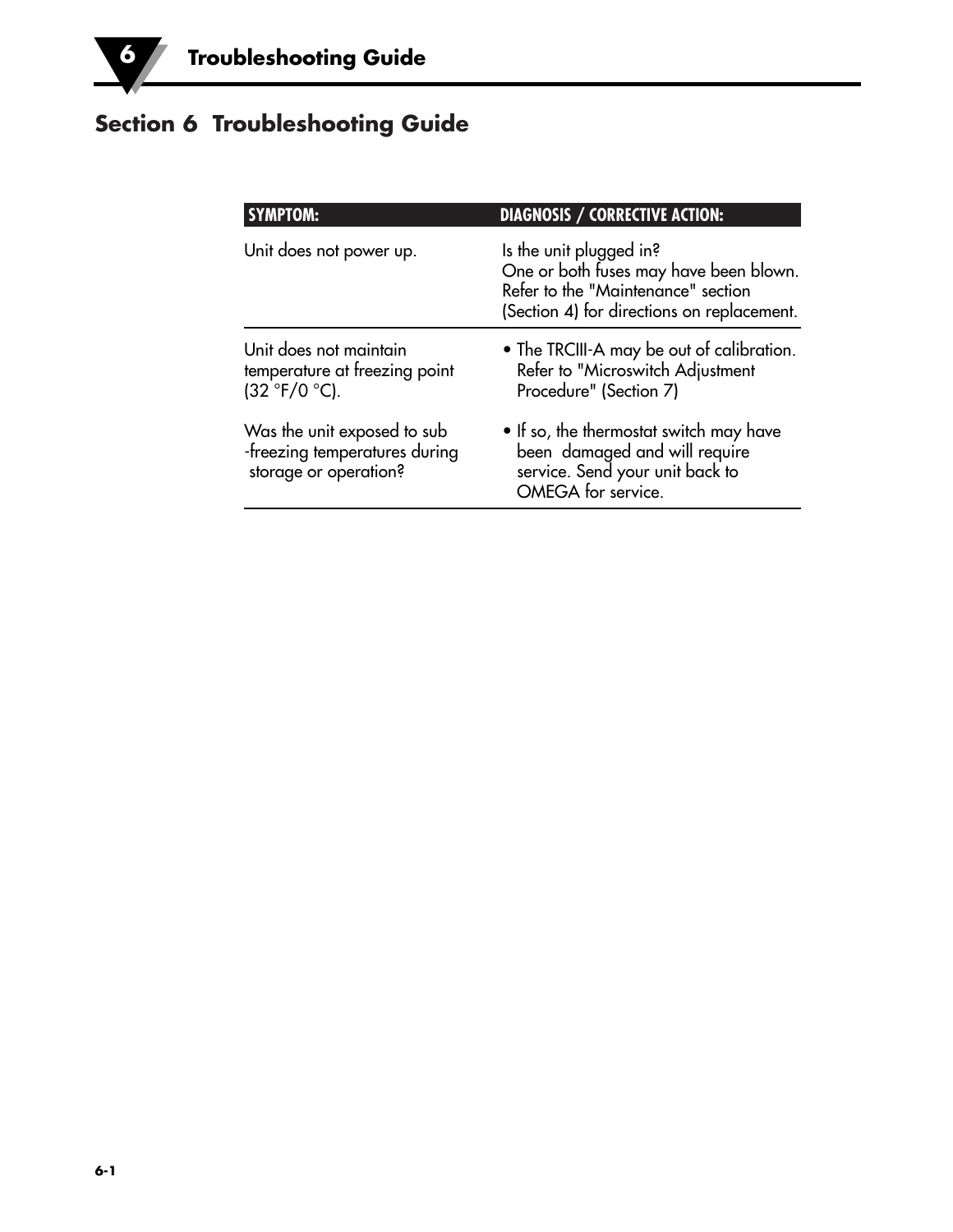### **Section 7 Micro-Switch Adjustment Procedure.**

The TRCIII-A. Ice Point Reference Cell has been designed for years of continuous, trouble-free operation. No periodic maintenance is required.

However, in case the unit fails to maintain a reading of  $32^{\circ}F/0^{\circ}C$ . It indicates that the micro-switch may need adjustment.

Before attempting to adjust the micro-switch, The Ice point reference cell must be shut off for a period of at least 5 hours, or until the cell temperature reaches ambient temperature.

Then, **carefully proceed as follows:**

- Locate the adjustment access hole. It is located on the left side of the unit, adjacent to the handle pivot. - see figure 4
- The adjustment screw can be reached **without removing the black plug**. Use a flat blade screw driver with a shaft length of at least 2  $\frac{3}{4}$ "
- Plug the unit to the appropriate power source. (115 or 230 VAC).
- Turn the unit ON.
- Verify the "Cool Cycle Lamp" in the front panel, is ON or OFF.

If the Lamp is ON make the following adjustments:

- Slowly, turn screw clockwise, until the "Cool Cycle Lamp" turns OFF.
- Slowly, turn screw counterclockwise, until the lamp comes ON. And
- Slowly, continue to make an additional 6 complete turns.
- Adjustment is complete.



If the "Cool Cycle Lamp" remains lit during this adjustment procedure, the Ice Point Reference Cell MUST BE returned to OMEGA for repair.

If the Lamp is OFF make the following adjustments:

- Slowly, turn screw counterclockwise, until the "Cool Cycle Lamp" turns ON. And,
- Slowly, continue to make an additional 6 complete turns.
- Adjustment is complete.

If none of the above procedures correct the condition, contact the Omega Customer Service Department at 1-800-TC-OMEGA (1-800-826-6342) for help and assistance on returning your TRCIII-A. Ice Point Reference Cell.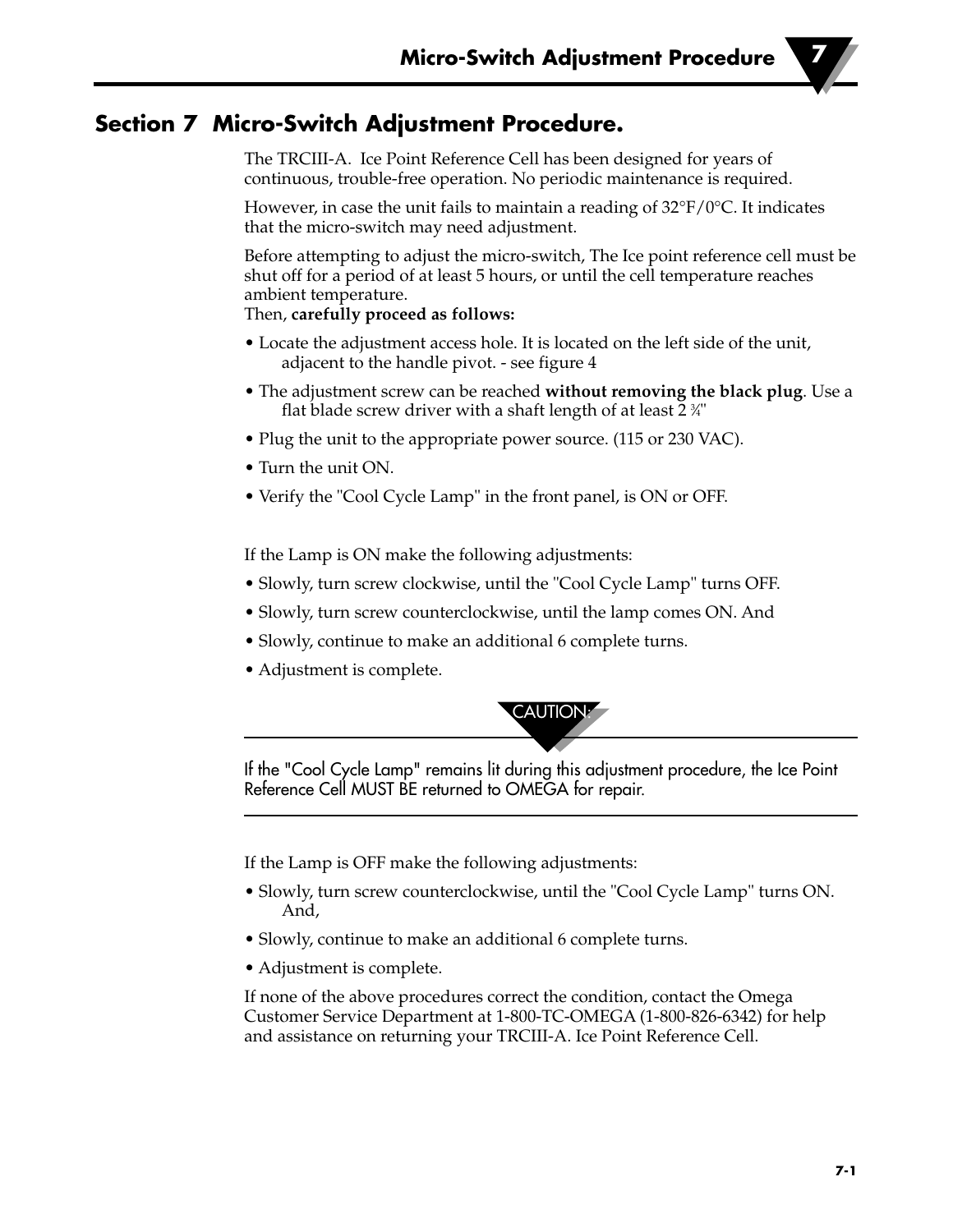### **Section 8 Specifications.**

| Reference Wells:                                                      | Six $\frac{5}{2}$ " I.D. 3 $\frac{3}{4}$ " deep wells.<br>Accepts <sup>1/8"</sup> dia. probes.                            |
|-----------------------------------------------------------------------|---------------------------------------------------------------------------------------------------------------------------|
| <b>Ambient Environmental Conditions:</b><br>Temperature:<br>Humidity: | 2 to 32.2 °C (35.6 to 90 °F)<br>Up to 90% RH, non-condensing                                                              |
| Power:<br><b>TRCIII-A</b><br>TRCIII-A-230VAC                          | $*115$ VAC~, 50/60 Hz, 104W<br>$*230$ VAC $\sim$ , 50/60 Hz, 104W                                                         |
| <b>Internal Control Sensor:</b>                                       | Thermocouple, T-type                                                                                                      |
| Well Accuracy (@72°F ambient temp.):                                  | $\pm 0.1$ °C ( $\pm 0.18$ °F), or better.                                                                                 |
| <b>Display Resolution:</b>                                            | $\pm 0.1$ °C ( $\pm$ .1°F), for reference only                                                                            |
| <b>Well Stability:</b>                                                | $\pm 0.03$ °C ( $\pm 0.05$ °F)<br>for constant ambient temp.                                                              |
| <b>Cool-Down Time:</b>                                                | 30 min. required for stabilization.<br>Cooled from ambient $(20^{\circ}C/68^{\circ}F)$<br>to $(0^{\circ}C/32^{\circ}F)$ . |
| Dimensions:                                                           | 203 MM H, 419 MM W, 304 MM D<br>8" H, 16.5" W, 12" D                                                                      |
| Weight:                                                               | 12.7 Kg. (28 lbs.)                                                                                                        |
| This product is C.E. Compliant                                        |                                                                                                                           |

**\*Line voltage should never exceed ±10% the power supply rating.**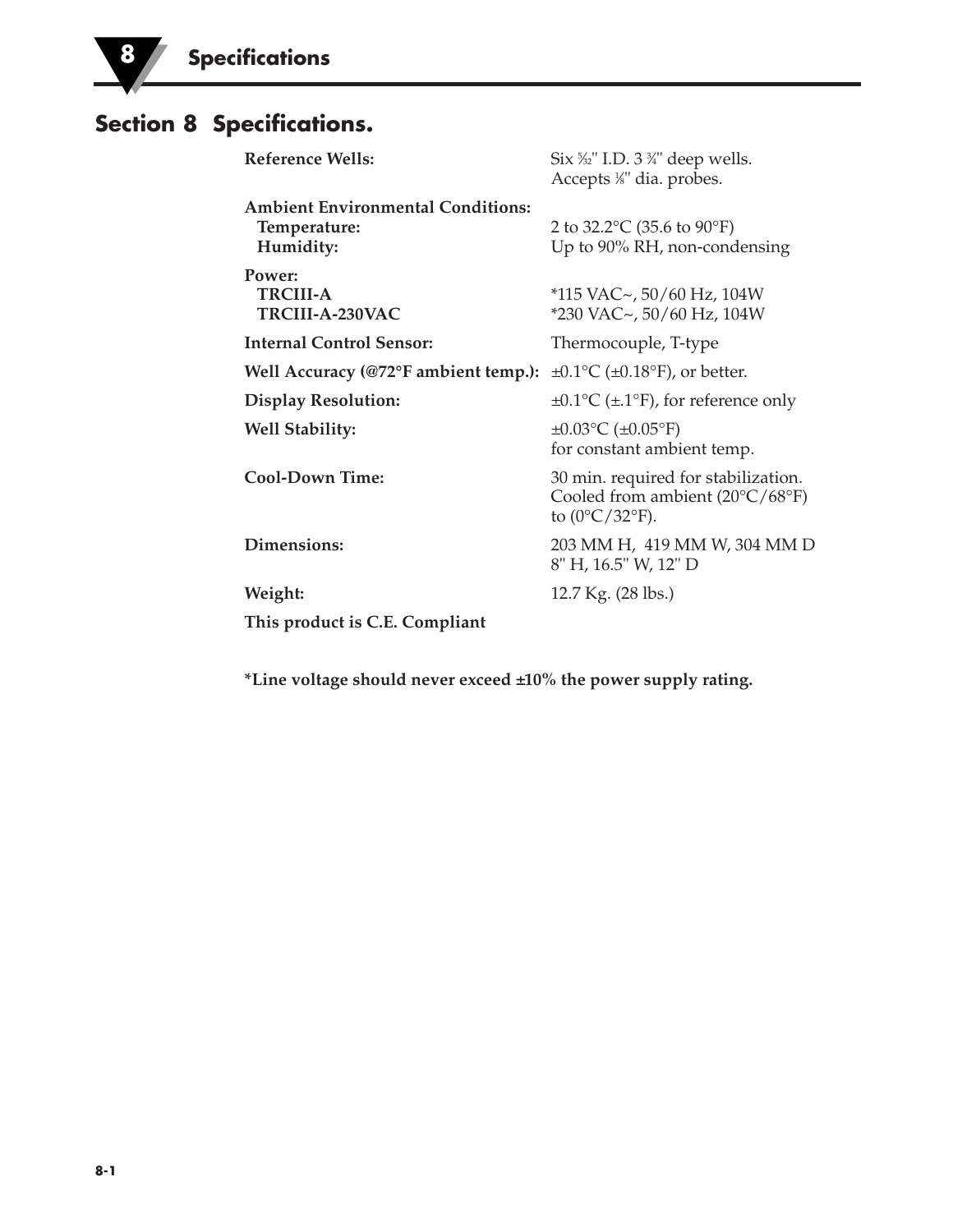### **Section 9 Glossary of Terms Used in This Manual**

- C.E. electrical safety and EMC standard upheld by the European community
- C.S.A. Canadian Standards Association
- D.M.M. digital multi-meter
- E.M.C. electromagnetic compatibility
- E.M.F. electromotive force (voltage)
- I.E.C. International Electrotechnical Commission
- N.I.S.T. National Institute of Standards and Technology
- R.T.D. resistive temperature detector
- U.L. Underwriter's Laboratory
- V.D.E. Verband Deutscher Electrotechniker (Germany)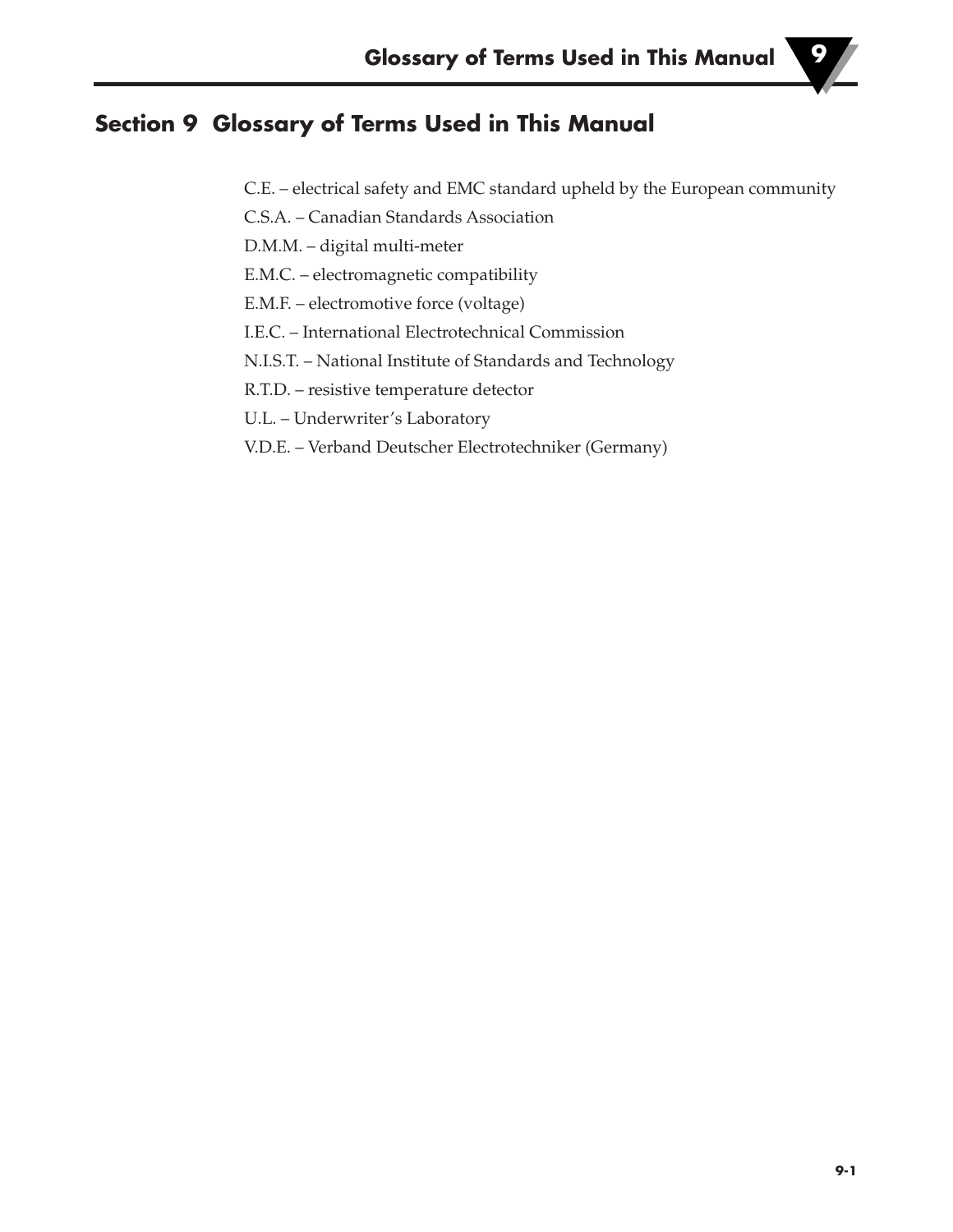

### **Section 10. The OMEGA® Family of Dry Block Probe Calibrators**

Below is a selection guide of Omega's line of dry block probe calibrators. This family of rugged, portable, highly accurate calibrators covers a wide range of temperatures, well sizes and features making them perfect for temperature probe testing and calibration.

| <b>Model: CL1000</b>                                                                            | Miniature Dry Block Probe Calibrator                    |
|-------------------------------------------------------------------------------------------------|---------------------------------------------------------|
| <b>Temperature Range:</b> ambient +10 to $260^{\circ}$ C (ambient +20 to $500^{\circ}$ F)       |                                                         |
| Accuracy: $\pm 1.5$ °C                                                                          |                                                         |
| Control Stability: ---                                                                          | Power: 115/230V*, 50/60 Hz, 275W                        |
| Features: Low cost, Rugged benchtop design, available in 4 configurations                       |                                                         |
| *230v models are CE Marked                                                                      |                                                         |
| Model: CL900A                                                                                   | hot point <sup>®</sup> Dry Block Probe Calibrator       |
| <b>Temperature Range:</b> ambient +22 to $482^{\circ}$ C (ambient +40 to $900^{\circ}$ F)       |                                                         |
| Accuracy: $\pm 0.8$ °C ( $\pm 1.5$ °F) w/6" inserts / $\pm 1.7$ °C ( $\pm 3.0$ °F) w/4" inserts |                                                         |
| Control Stability: $\pm 0.2$ °C ( $\pm 0.3$ °F)                                                 | Power: 115/230V*, 50/60 Hz, 1217W                       |
| Features: Removable insert, Rugged benchtop design, RS-232 interface                            |                                                         |
| *230v models are CE Marked                                                                      |                                                         |
| Model: CL950A/CL950A-M                                                                          | hot point <sup>®</sup> Dry Block Probe Calibrator       |
| <b>Temperature Range:</b> ambient $+22$ to $482^{\circ}$ C (ambient $+40$ to $900^{\circ}$ F)   |                                                         |
| Accuracy: $\pm 0.8$ °C ( $\pm 1.5$ °F) w/6" inserts / $\pm 1.7$ °C ( $\pm 3.0$ °F) w/4" inserts |                                                         |
| Control Stability: $\pm 0.2$ °C ( $\pm 0.3$ °F)                                                 | Power: 115/230V*, 50/60 Hz, 1217W                       |
| Features: Probe well accepts 4 probe sizes, Rugged benchtop design, RS-232 interface            |                                                         |
| *230v models are CE Marked                                                                      |                                                         |
| <b>Model: TRCIIIA</b>                                                                           | ice point <sup>®</sup> Calibration Reference Chamber    |
| Temperature Range: Fixed @ 0°C (32 °F)                                                          |                                                         |
| Accuracy: $\pm 0.1$ °C ( $\pm 0.18$ °F)                                                         |                                                         |
| Control Stability: ±0.03°C                                                                      | <b>Power:</b> 115 or 230V <sup>*</sup> , 50/60 Hz, 104W |
| Features: Digital display, Rugged portable/benchtop design                                      |                                                         |
| *230v models are CE Marked                                                                      |                                                         |

**Complete product specifications and features for these and additional calibrators can found and downloaded from our web site. Visit us at www.omega.com**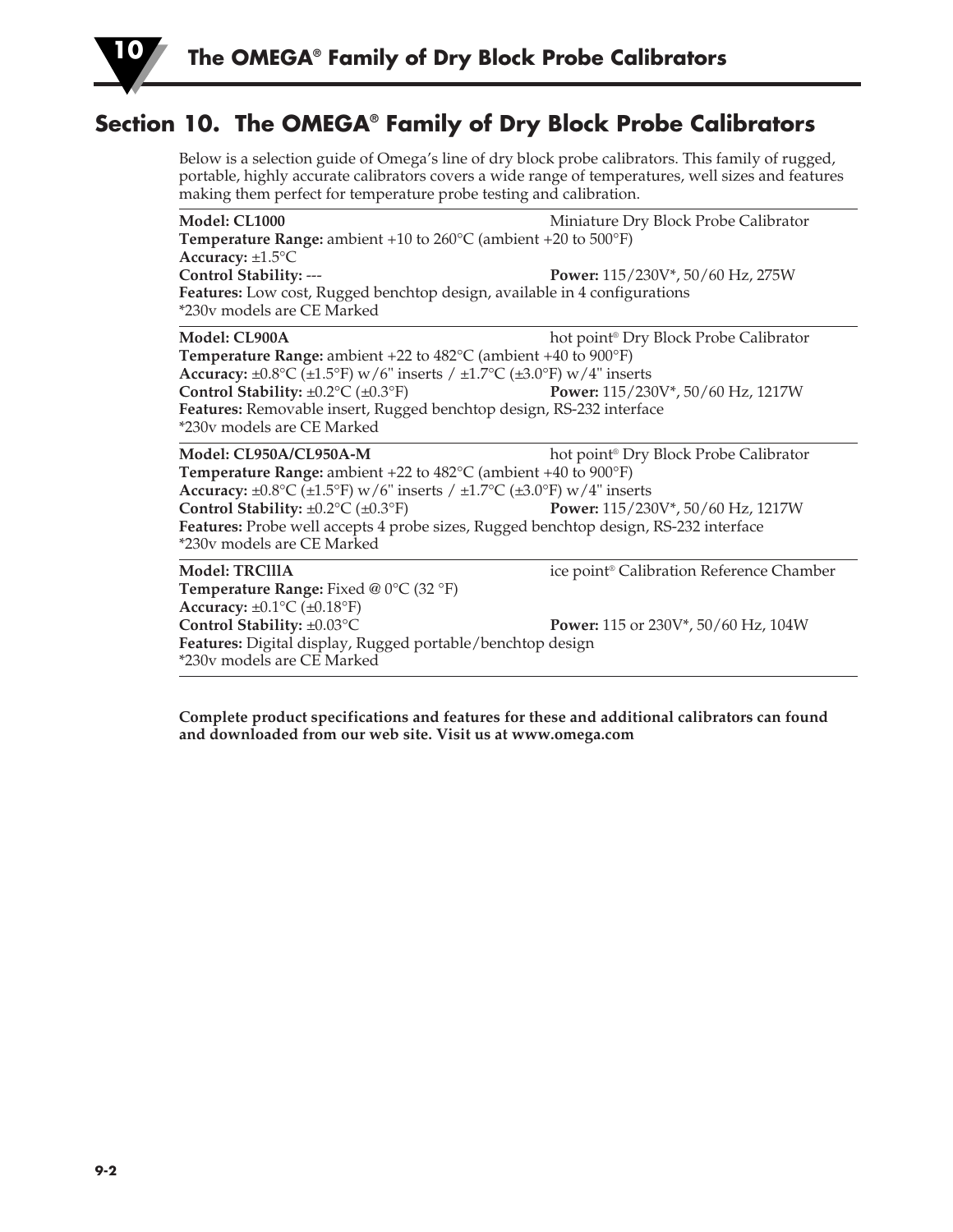

## **WARRANTY/DISCLAIMER**

OMEGA ENGINEERING, INC. warrants this unit to be free of defects in materials and workmanship for a period of **13 months** from date of purchase. OMEGA's WARRANTY adds an additional one (1) month grace period to the normal **one (1) year product warranty** to cover handling and shipping time. This ensures that OMEGA's customers receive maximum coverage on each product.

If the unit malfunctions, it must be returned to the factory for evaluation. OMEGA's Customer Service Department will issue an Authorized Return (AR) number immediately upon phone or written request. Upon examination by OMEGA, if the unit is found to be defective, it will be repaired or replaced at no charge. OMEGA's WARRANTY does not apply to defects resulting from any action of the purchaser, including but not limited to mishandling, improper interfacing, operation outside of design limits, improper repair, or unauthorized modification. This WARRANTY is VOID if the unit shows evidence of having been tampered with or shows evidence of having been damaged as a result of excessive corrosion; or current, heat, moisture or vibration; improper specification; misapplication; misuse or other operating conditions outside of OMEGA's control. Components which wear are not warranted, including but not limited to contact points, fuses, and triacs.

**OMEGA is pleased to offer suggestions on the use of its various products. However, OMEGA neither assumes responsibility for any omissions or errors nor assumes liability for any damages that result from the use of its products in accordance with information provided by OMEGA, either verbal or written. OMEGA warrants only that the parts manufactured by it will be as specified and free of defects. OMEGA MAKES NO OTHER WARRANTIES OR REPRESENTATIONS OF ANY KIND WHATSOEVER, EXPRESS OR IMPLIED, EXCEPT THAT OF TITLE, AND ALL IMPLIED WARRANTIES INCLUDING ANY WARRANTY OF MERCHANTABILITY AND FITNESS FOR A PARTICULAR PURPOSE ARE HEREBY DISCLAIMED. LIMITATION OF LIABILITY: The remedies of purchaser set forth herein are exclusive, and the total liability of OMEGA with respect to this order, whether based on contract, warranty, negligence, indemnification, strict liability or otherwise, shall not exceed the purchase price of the component upon which liability is based. In no event shall OMEGA be liable for consequential, incidental or special damages.**

CONDITIONS: Equipment sold by OMEGA is not intended to be used, nor shall it be used: (1) as a "Basic Component" under 10 CFR 21 (NRC), used in or with any nuclear installation or activity; or (2) in medical applications or used on humans. Should any Product(s) be used in or with any nuclear installation or activity, medical application, used on humans, or misused in any way, OMEGA assumes no responsibility as set forth in our basic WARRANTY/DISCLAIMER language, and, additionally, purchaser will indemnify OMEGA and hold OMEGA harmless from any liability or damage whatsoever arising out of the use of the Product(s) in such a manner.

### **RETURN REQUESTS/INQUIRIES**

Direct all warranty and repair requests/inquiries to the OMEGA Customer Service Department. BEFORE RETURNING ANY PRODUCT(S) TO OMEGA, PURCHASER MUST OBTAIN AN AUTHORIZED RETURN (AR) NUMBER FROM OMEGA'S CUSTOMER SERVICE DEPARTMENT (IN ORDER TO AVOID PROCESSING DELAYS). The assigned AR number should then be marked on the outside of the return package and on any correspondence.

The purchaser is responsible for shipping charges, freight, insurance and proper packaging to prevent breakage in transit.

FOR **WARRANTY** RETURNS, please have the following information available BEFORE contacting OMEGA:

- 1. Purchase Order number under which the product was PURCHASED,
- 2. Model and serial number of the product under warranty, and
- 3. Repair instructions and/or specific problems relative to the product.

FOR **NON-WARRANTY** REPAIRS, consult OMEGA for current repair charges. Have the following information available BEFORE contacting OMEGA:

- 1. Purchase Order number to cover the COST of the repair,
- 2. Model and serial number of the product, and
- 3. Repair instructions and/or specific problems relative to the product.

OMEGA's policy is to make running changes, not model changes, whenever an improvement is possible. This affords our customers the latest in technology and engineering.

OMEGA is a registered trademark of OMEGA ENGINEERING, INC.

© Copyright 2002 OMEGA ENGINEERING, INC. All rights reserved. This document may not be copied, photocopied, reproduced, translated, or reduced to any electronic medium or machine-readable form, in whole or in part, without the prior written consent of OMEGA ENGINEERING, INC.